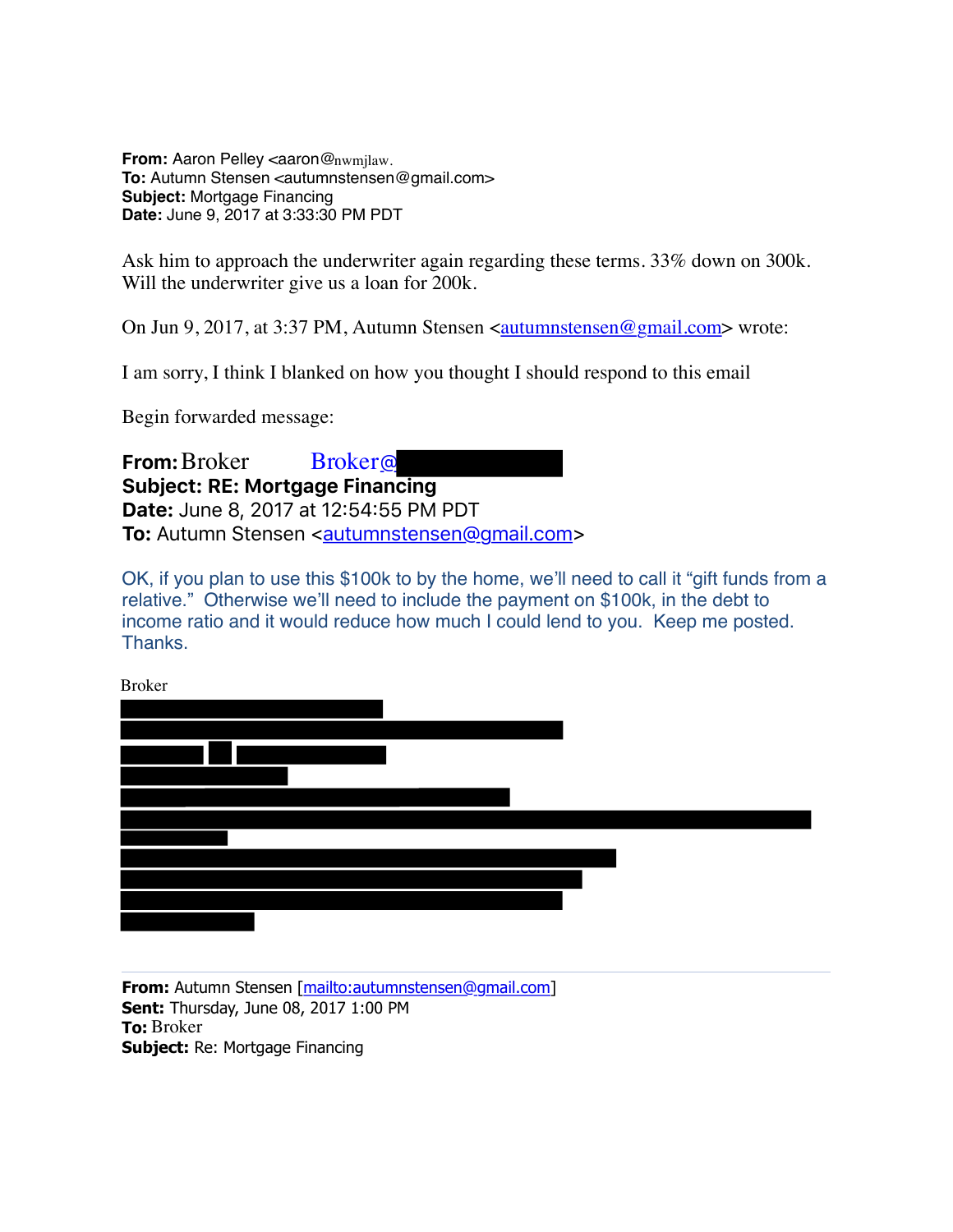Thank you  $B$ <sup>roker</sup>. This is helpful. It would possibly be a loan for around \$100,000.

Autumn

On Jun 8, 2017, at 12:23 PM, Broker Broker  $@$  wrote:

Hi Autumn,

What does a personal lender loan you money mean? For down payment? For the entire purchase price?

From an underwriting standpoint, underwriting would like to see the 17' tax year return completed and filed to be able to use the K1 portion of income. In 16' it was about \$62k, which is great, but need to see a two year history of that level of income to include it.

Therefore, using a 15' and 16' average of schedule C income is about \$43k/year or about \$3,600/month. Outstanding monthly minimum debt obligations on the credit report are \$631/month. Taking 45% as the maximum debt to income ration means qualification for new house payment would be about \$980/month.

Now, what does \$980/month equal in terms of loan amount? Using estimated taxes, insurance and mortgage insurance, it would be about \$140,000 in terms of loan amount. I know you'd like to be higher than this.

XXXX  $\overline{\phantom{a}}$ 

## Helpful?

**From:** Autumn Stensen [mailto:autumnstensen@gmail.com] **Sent:** Thursday, June 08, 2017 11:21 AM **To:** Broker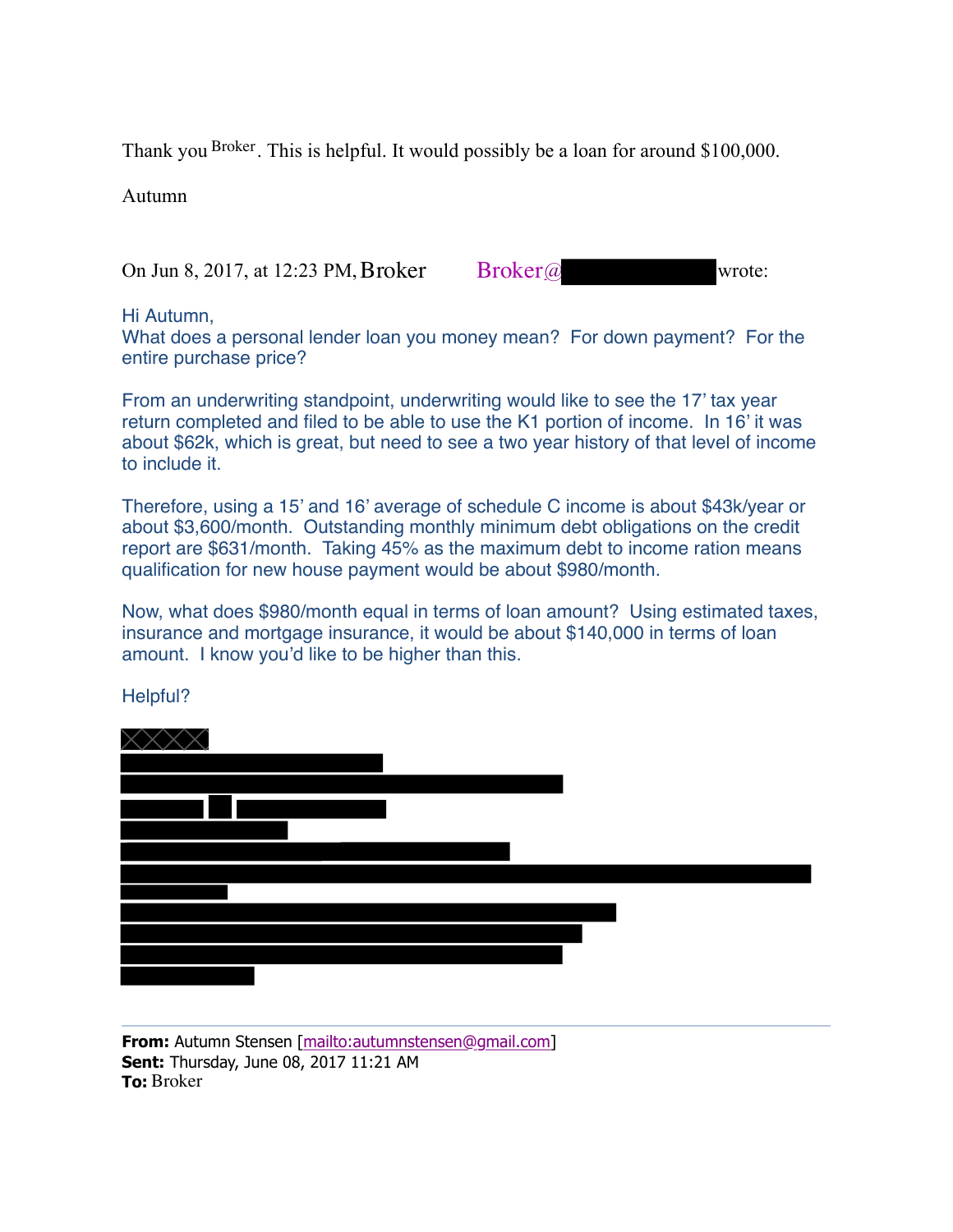**Subject:** Re: Mortgage Financing

HI Broker

It has come to my attention that there may be another personal lender that can loan us some money. I was wondering what amount, if any, would Aaron be approved for now with his current income and credit.

Thank you, Autumn

On Jun 6, 2017, at 12:57 PM, Broker Broker  $@$  wrote:

Hi Autumn, and Aaron if you read this.

Thank you for sending me all of the information you've sent so far. I've spent a lot of time with it, and worked with underwriting to see what we can put together for you based upon your current income and credit profile. The short answer is; based upon income/debt ratio and credit is that you're close but not quite there yet.

The longer answer: Your trend is certainly going the right direction. Income has increased quite a bit since 2015, which is great. There really not anything you can do about the derogatory credit (paid collections, late pays, etc.) other than time passing and making all payments on time. I'm confident your credit scores will improve. If you make some headway on the revolving cards, that should improve scores as well.

I think the best plan is to get you pre-approved next Spring 18', once you've filed your 17' tax return. Assuming that 17' is the same or better than 16', we can use a two year average of this income. Credit scores should be higher and you'll probably have saved up a bit more for a down payment.

So, I'd really like to tell you that a new home is coming in the next few months, I really would, but. You're close!

| <b>Broker</b> |  |  |  |
|---------------|--|--|--|
|               |  |  |  |
|               |  |  |  |
|               |  |  |  |
|               |  |  |  |
|               |  |  |  |
|               |  |  |  |
|               |  |  |  |